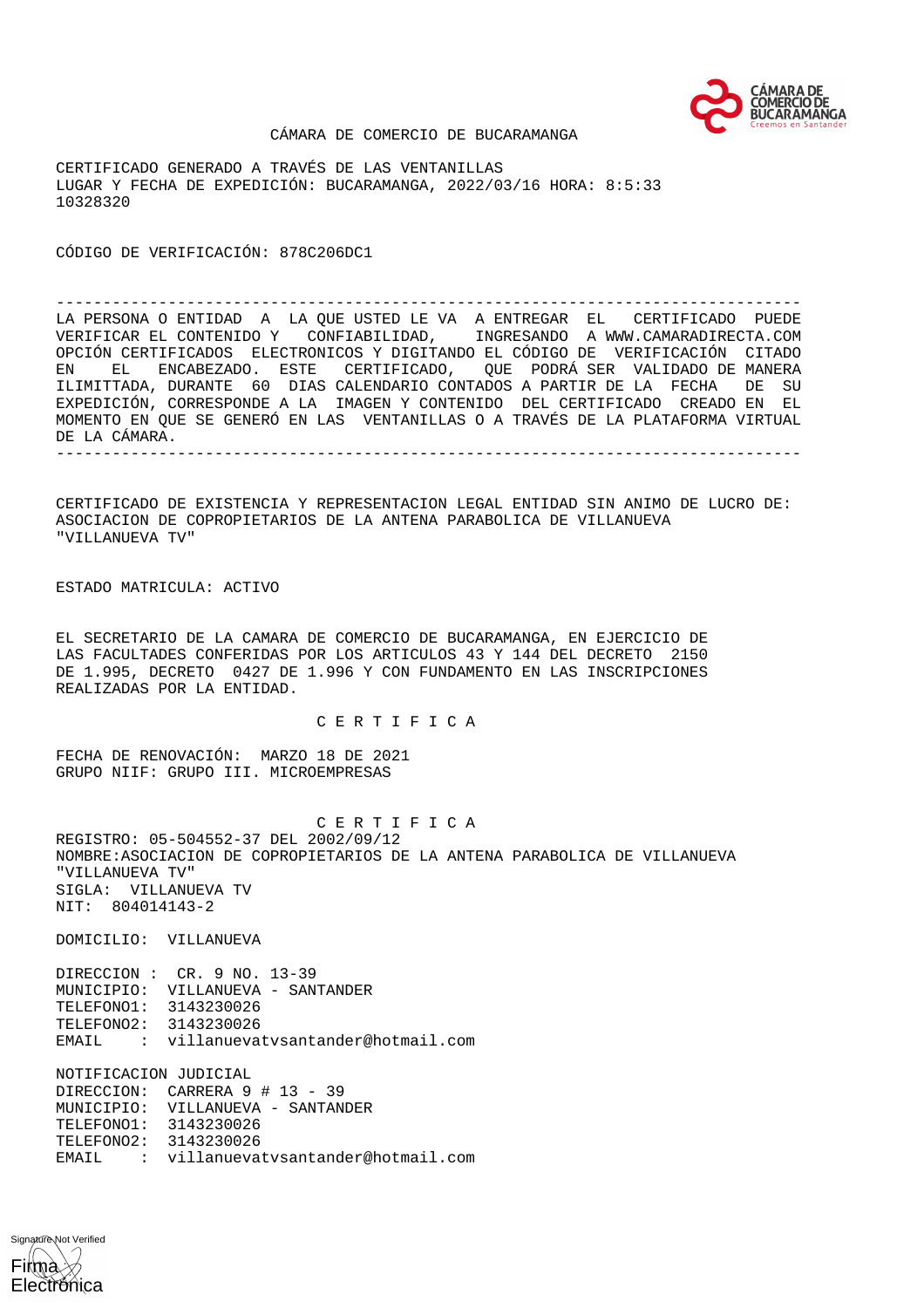PAGINA 2

### ASOCIACION DE COPROPIETARIOS DE LA ANTENA PARABOLICA DE VILLANUEVA

QUE POR ACTA CONST. Y ADOPCION DE ESTATUTOS No 01 DE FECHA 2002/02/15 DE LA SOCIOS FUNDADORES DE VILLANUEVA INSCRITA EN ESTA CAMARA DE COMERCIO EL 2002/09/12 BAJO EL No 12906 DEL LIBRO 1, SE REGISTRO LA ENTIDAD SIN ANIMO DE LUCRO DENOMINADA ASOCIACION DE COPROPIETARIOS DE LA ANTENA PARABOLICA DE VILLANUEVA "VILLANUEVA TV"

 C E R T I F I C A QUE POR ACTA NO. IV DE FECHA 27/03/2006, INSCRITA EN ESTA CAMARA DE COMERCIO EL 12/06/2006, BAJO EL NO. 25330 DEL LIBRO 1, CONSTA: LA ENTIDAD REFORMO SUS ESTA TUTOS Y ADOPTA LA SIGLA: VILLANUEVA TV

| CERTIFICA        |  |        |       |                                                                             |  |            |           |  |  |
|------------------|--|--------|-------|-----------------------------------------------------------------------------|--|------------|-----------|--|--|
|                  |  |        |       | OUE DICHA SOCIEDAD/ENTIDAD HA SIDO REFORMADA POR LOS SIGUIENTES DOCUMENTOS: |  |            |           |  |  |
| <b>DOCUMENTO</b> |  | NUMERO | FECHA | ENTIDAD                                                                     |  | CIUDAD     | INSCRIPC. |  |  |
| ACTA             |  |        |       |                                                                             |  |            |           |  |  |
| IV.              |  |        |       | 2006/03/27 ASAMBLEA GEN VILLANUEVA                                          |  | 2006/06/12 |           |  |  |
| ACTA             |  |        |       |                                                                             |  |            |           |  |  |
| V                |  |        |       | 2007/03/30 ASAMBLEA GEN VILLANUEVA                                          |  | 2007/06/12 |           |  |  |
| ACTA             |  |        |       |                                                                             |  |            |           |  |  |
| 06               |  |        |       | 2008/05/24 ASAMBLEA GRA VILLANUEVA                                          |  | 2008/06/20 |           |  |  |
| ACTA             |  |        |       |                                                                             |  |            |           |  |  |
| 07               |  |        |       | 2009/02/15 ASAMBLEA GEN VILLANUEVA                                          |  | 2009/03/10 |           |  |  |
| ACTA             |  |        |       |                                                                             |  |            |           |  |  |
| IX               |  |        |       | 2011/03/28 ASAMBLEA GRA VILLANUEVA                                          |  | 2011/04/27 |           |  |  |
| ACTA             |  |        |       |                                                                             |  |            |           |  |  |
| X                |  |        |       | 2011/05/16 ASAMBLEA EXT VILLANUEVA                                          |  | 2011/06/02 |           |  |  |
| ACTA             |  |        |       |                                                                             |  |            |           |  |  |
| XXIII            |  |        |       | 2021/03/09 ASAMBLEA DE VILLANUEVA                                           |  | 2021/04/08 |           |  |  |
|                  |  |        |       |                                                                             |  |            |           |  |  |

 C E R T I F I C A VIGENCIA ES: DESDE EL 2002/02/15 HASTA EL 2080/04/30

# C E R T I F I C A

OBJETO SOCIAL: QUE POR ACTA NO. XXIII DE FECHA 2021/03/09 DE ASAMBLEA DE DELEGADOS, ANTES CITADA, CONSTA: REFORMA ESTATUTOS, ARTÍCULO 2: OBJETO SOCIAL: A. LA PRESTACIÓN DEL SERVICIO DE TELEVISIÓN COMUNITARIA SIN ÁNIMO DE LUCRO. B. PROPENDER POR LA DEFENSA DE LOS DERECHOS, LIBERTADES E INTERESES DE SUS COPROPIETARIOS. C. LA PRODUCCIÓN PROPIA DE TELEVISIÓN EN EL CANAL COMUNITARIO SIN ÁNIMO DE LUCRO, QUE SE TRANSMITE POR TELEVISIÓN CERRADA VÍA CABLE, CON EL PROPÓSITO DE ALCANZAR BIENES CÍVICOS, COOPERATIVOS, SOLIDARIOS, ACADÉMICOS, DEPORTIVOS, ECOLÓGICOS, EDUCATIVOS, CULTURALES O INSTITUCIONALES. D. PARTICIPAR DE LAS ELECCIONES DE LAS ENTIDADES REGULADORAS DE LA TELEVISIÓN COMUNITARIA Y AFILIARSE A ENTIDADES DE 2º GRADO O SIMILARES PARA LA DEFENSA DE SUS DERECHOS CONSTITUCIONALES, MANTENIENDO SU AUTONOMÍA ADMINISTRATIVA Y OPERACIONAL. PARÁGRAFO: VILLANUEVA TV SERÁ PROPIETARIA DE LAS REDES DE DISTRIBUCIÓN Y LOS EQUIPOS NECESARIOS PARA LA PRESTACIÓN DEL SERVICIO DE TELEVISIÓN COMUNITARIA Y EN NINGÚN MOMENTO PODRÁN SER ENAJENADOS MIENTRAS SUBSISTA LA ASOCIACIÓN Y SERÁN DESTINADOS EXCLUSIVAMENTE A LA PRESTACIÓN DEL SERVICIO DE TELEVISIÓN Y DEMÁS SERVICIOS AUTORIZADOS A SUS ASOCIADOS. ARTÍCULO 7: FINALIDADES: PARA CUMPLIR CON SUS OBJETIVOS VILLANUEVA TV PODRÁ CELEBRAR CONVENIOS O CONTRATOS, HIPOTECAR, PIGNORAR, ENAJENAR, COMPRAR, IMPORTAR, PERMUTAR, TRANSFERIR, PRESTAR, RECIBIR DONACIONES Y AUXILIOS, ADMINISTRAR, CONTRATAR SERVICIOS CONTABLES O TÉCNICOS CON TERCEROS, GESTIONAR PRÉSTAMOS ANTE ENTIDADES OFICIALES O PRIVADAS, NACIONALES O INTERNACIONALES, Y EN FIN, EJERCER TODA ACTIVIDAD LÍCITA PERMITIDA POR LA CONSTITUCIÓN Y LA LEY, SIN PERDER SU NATURALEZA JURÍDICA COMO ENTIDAD SIN ÁNIMO DE LUCRO, OBLIGÁNDOSE A REINVERTIR LOS EXCEDENTES QUE SE OBTENGAN EN SUS FINES SOLIDARIOS Y ESTATUTARIOS, ADEMÁS DEBERÁ: A. ORGANIZAR Y PREPARAR A LOS MIEMBROS DE LA JUNTA DIRECTIVA, JUNTA DE VIGILANCIA Y FISCAL, INTERESADOS EN EL FUNCIONAMIENTO Y MEJORAMIENTO DEL SERVICIO DE LA SEÑAL DE TELEVISIÓN. B. EJERCER LA VOCERÍA Y REPRESENTACIÓN DE LA COMUNIDAD ASOCIADA ANTE LOS DISTINTOS ESTAMENTOS OFICIALES Y PRIVADOS POR LA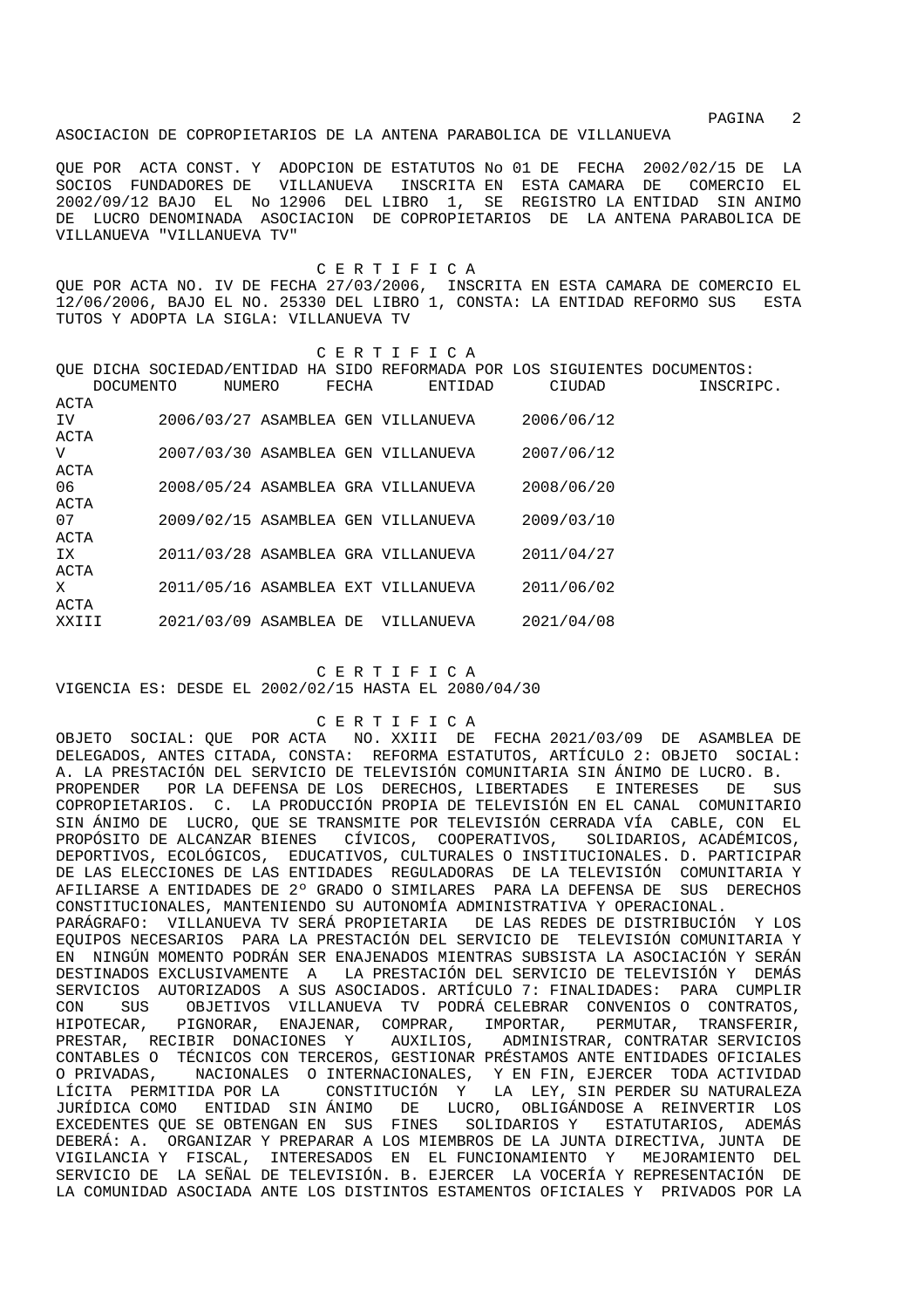experiment of the state of the state of the state of the state of the state of the state of the state of the state of the state of the state of the state of the state of the state of the state of the state of the state of

## ASOCIACION DE COPROPIETARIOS DE LA ANTENA PARABOLICA DE VILLANUEVA

DEFENSA, DESARROLLO Y PROGRESO DE LAS MISMAS. C. CAPACITAR A SUS MIEMBROS EN LA PRODUCCIÓN PROPIA DE TELEVISIÓN Y DISTRIBUCIÓN DE LAS SEÑALES QUE RECEPCIONA Y EMITE. D. CREAR Y MANTENER UN COMPLEJO TÉCNICO DE RECEPCIÓN DE CANALES DE TELEVISIÓN LOCAL, REGIONAL, NACIONAL, INTERNACIONAL Y LA DE SU PRODUCCIÓN PROPIA. E. ESTABLECER PLANES Y PROGRAMAS PARA EL CUMPLIMIENTO DE LOS OBJETIVOS TRAZADOS POR LA COMUNIDAD. F. FOMENTAR Y DESARROLLAR ACTIVIDADES EN EL ORDEN SOCIAL, EDUCATIVO, CULTURAL, DEPORTIVO Y RECREATIVO, ENTRE SUS USUARIOS. G. GESTIONAR, CANALIZAR Y ADMINISTRAR RECURSOS DE ORDEN MUNICIPAL, DEPARTAMENTAL, NACIONAL E INTERNACIONAL, YA SEA DEL SECTOR OFICIAL O PRIVADO, LOS CUALES SERÁN UTILIZADOS PARA EL CUMPLIMIENTO DEL OBJETO SOCIAL DE LA ASOCIACIÓN. H. CELEBRAR CONVENIOS O CONTRATOS CON OTRAS ENTIDADES, YA SEA DEL SECTOR OFICIAL O PRIVADO, RELACIONADOS AL OBJETO SOCIAL DE LA ASOCIACIÓN. I. ESTADO EL RESPETO Y LA PROTECCIÓN DE SUS DERECHOS Y EL DE SUS ASOCIADOS CONSAGRADOS EN LA CONSTITUCIÓN Y LAS LEYES DE LA REPÚBLICA DE COLOMBIA. J. SUMINISTRAR SEÑAL DE AUDIO Y VIDEO VÍA CABLE, DE LA MEJOR CALIDAD POSIBLE A SUS ASOCIADOS.

#### C E R T I F I C A

PATRIMONIO: QUE POR ACTA NO. XXIII DE FECHA 2021/03/09 DE ASAMBLEA DE DELEGADOS, ANTES CITADA, CONSTA: REFORMA ESTATUTOS, ARTÍCULO 44: LA ASOCIACIÓN COBRARÁ PARA CUMPLIR SU OBJETO SOCIAL LOS SIGUIENTES APORTES, PREVIA APROBACIÓN POR PARTE DE LA ASAMBLEA: A. APORTE POR INSTALACIÓN: ES EL PAGO QUE DEBE REALIZAR EL ASOCIADO POR UNA SOLA VEZ PARA CUBRIR LOS COSTOS DE INSTALACIÓN DEL SISTEMA. B. APORTE ORDINARIO: ES EL PAGO QUE DEBE HACER EL ASOCIADO DE MANERA MENSUAL PARA CUBRIR LOS COSTOS DE FUNCIONAMIENTO, OPERACIÓN, MANTENIMIENTO Y PAGO DE DERECHOS DE AUTOR Y CONEXOS RESPECTIVOS Y DE OBLIGACIONES ANTE LAS ENTIDADES REGULADORAS DE LA TELEVISIÓN COMUNITARIA, PARA GARANTIZAR ASÍ A LOS ASOCIADOS LA CALIDAD Y CONTINUIDAD DEL SERVICIO. C. APORTE EXTRAORDINARIO: ES EL PAGO QUE DEBEN HACER LOS ASOCIADOS DE MANERA OCASIONAL, PARA CUBRIR COSTOS NECESARIOS DE REPOSICIÓN, AMPLIACIÓN O MEJORAMIENTO DEL SERVICIO. D. APORTE POR TRASLADO: ES EL PAGO QUE DEBE REALIZAR EL ASOCIADO CUANDO SOLICITE TRASLADAR SU ACOMETIDA A OTRA DIRECCIÓN, DENTRO DE LA COBERTURA DE LA ASOCIACIÓN. E. APORTE POR RECONEXIÓN: ES EL PAGO QUE DEBE REALIZAR EL ASOCIADO CUANDO SOLICITE LA RECONEXIÓN DEL SERVICIO, DESPUÉS DE UN PERÍODO DE ESTAR INACTIVO. ARTÍCULO 45: EL PATRIMONIO DE LA ASOCIACIÓN ESTÁ CONSTITUIDO POR: LOS APORTES CANCELADOS POR LOS ASOCIADOS; POR AUXILIOS O DONACIONES DE PERSONAS NATURALES O JURÍDICAS, NACIONALES O EXTRANJERAS, POR LOS EXCEDENTES ECONÓMICOS, POR LOS BIENES MUEBLES E INMUEBLES QUE A CUALQUIER TÍTULO ADQUIERA Y POR LOS EQUIPOS Y REDES CON QUE SE PRESTA EL SERVICIO. PARÁGRAFO 1: EL PATRIMONIO DE LA ASOCIACIÓN SERÁ VARIABLE ACORDE CON LAS LEYES TRIBUTARIAS SOBRE LA VALORACIÓN. PARÁGRAFO 2: LA ASAMBLEA GENERAL ES LA ENCARGADA DE FIJAR LOS APORTES QUE TRATA EL ARTÍCULO 44, BASÁNDOSE EN EL PRESUPUESTO QUE SE REALICE CADA AÑO, EN LAS AMPLIACIONES O MEJORAS DEL SERVICIO Y/O AUMENTOS BASADOS EN EL IPC. EL VALOR APROBADO CORRESPONDIENTE A APORTE ORDINARIO, NO PODRÁ SUPERAR LA SUMA EQUIVALENTE AL 0.0368 DE UN SALARIO MÍNIMO LEGAL VIGENTE, ESTE SERÁ INVERTIDO FUERA DE LO MENCIONADO EN EL ARTÍCULO 44, EN EL MEJORAMIENTO DEL SISTEMA Y EL FORTALECIMIENTO DE LA PRODUCCIÓN PROPIA. PARÁGRAFO 3: LA RESPONSABILIDAD DE LOS COPROPIETARIOS PARA CON LA ASOCIACIÓN Y CON TERCEROS ACREEDORES DE ESTA, LO SERÁ HASTA LA CONCURRENCIA DEL VALOR PAGADO POR SU INGRESO Y APORTES EXTRAORDINARIOS, AL IGUAL LOS ASOCIADOS RENUNCIAN AL REPARTO DE UTILIDADES O REEMBOLSO DE APORTES COMO CONSECUENCIA DE EXCEDENTES ECONÓMICOS, DEL RETIRO VOLUNTARIO, DISOLUCIÓN O LIQUIDACIÓN. PARÁGRAFO 4: POR TRATARSE DE UNA ENTIDAD SIN ÁNIMO DE LUCRO, SE ENTIENDE QUE: A. LOS APORTES NO SON REEMBOLSABLES BAJO NINGUNA MODALIDAD, NI GENERAN DERECHO DE RETORNO PARA EL APORTANTE, NI DIRECTA, NI INDIRECTAMENTE DURANTE SU EXISTENCIA, NI EN SU DISOLUCIÓN Y LIQUIDACIÓN. B. LA ENTIDAD DESARROLLA UNA ACTIVIDAD MERITORIA, QUE ES DE INTERÉS GENERAL Y DE ACCESO A LA COMUNIDAD, EN LOS TÉRMINOS PREVISTOS EN LOS PARÁGRAFOS 1 Y 2 DEL ARTÍCULO 359 DEL ESTATUTO TRIBUTARIO. C. EN CASO DE PRESENTARSE EXCEDENTE, COMO RESULTADO DEL EJERCICIO CONTABLE ANUAL, NO PODRÁ SER DISTRIBUIDO BAJO NINGUNA MODALIDAD DIRECTA O INDIRECTA ENTRE LOS ASOCIADOS O DIRECTIVOS DE LA ENTIDAD, ESTOS DEBERÁN SER REINVERTIDOS EN EL OBJETO SOCIAL DE LA ASOCIACIÓN. CON LOS EXCEDENTES SE PODRÁN CREAR FONDOS COMUNES CON DESTINACIÓN ESPECÍFICA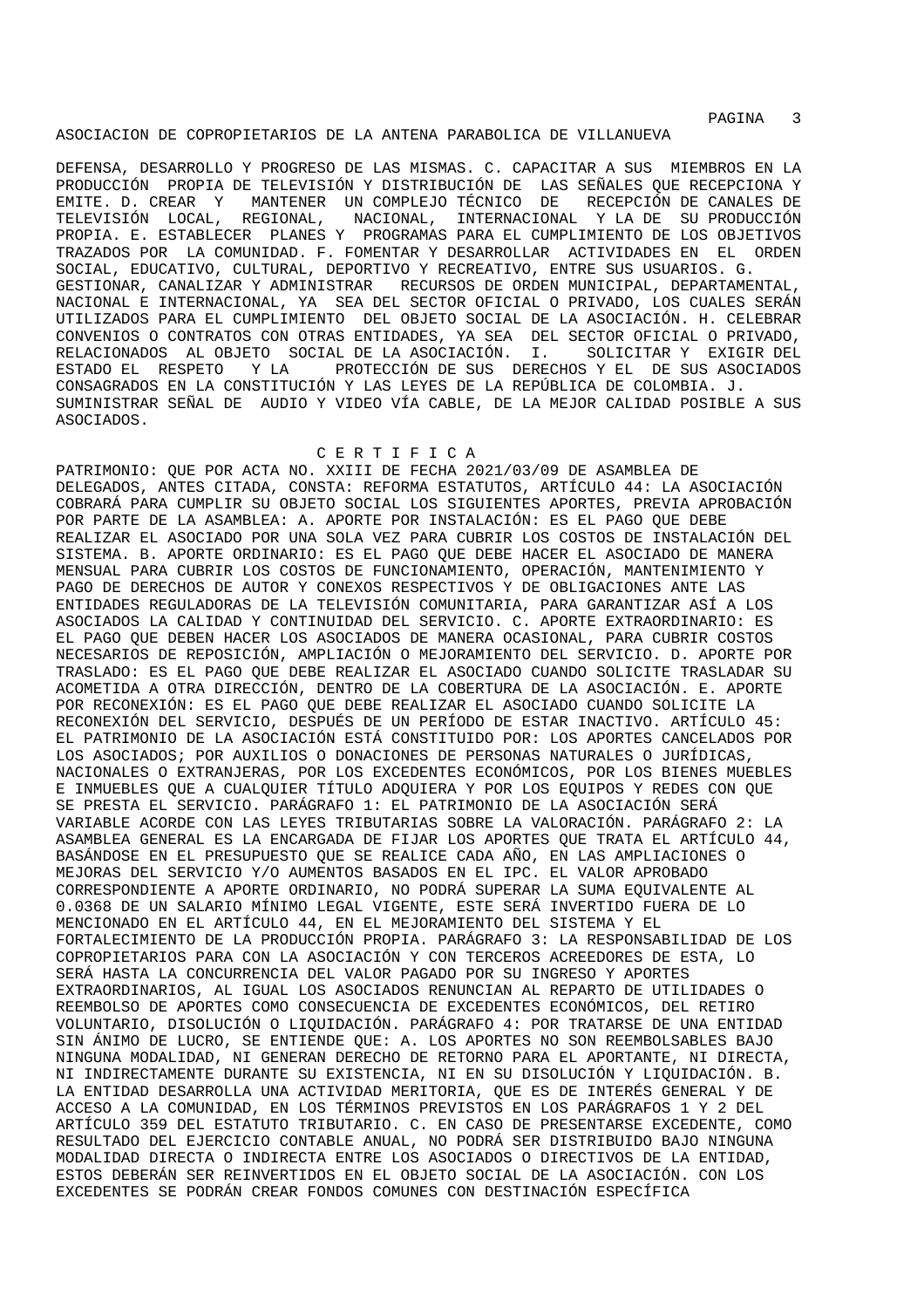## ASOCIACION DE COPROPIETARIOS DE LA ANTENA PARABOLICA DE VILLANUEVA

DENOMINADAS ASIGNACIONES PERMANENTES PARA LA EJECUCIÓN DE PROGRAMAS A LARGO PLAZO, DICHO PLAZO NO PODRÁ SUPERAR CUATRO (4) AÑOS, NO OBSTANTE, LO ANTERIOR, LOS EXCEDENTES PODRÁN SER REINVERTIDOS EN EL AÑO SIGUIENTE A AQUEL QUE SE OBTUVO, EN ACTIVIDADES MERITORIAS DE LA ENTIDAD DE ACUERDO A LA DECISIÓN DE LA ASAMBLEA.

 C E R T I F I C A REPRESENTANTE LEGAL: QUE POR ACTA NO. XXIII DE FECHA 2021/03/09 DE ASAMBLEA DE DELEGADOS, ANTES CITADA, CONSTA: REFORMA ESTATUTOS, ARTÍCULO 35: SON FUNCIONES DEL PRESIDENTE DE LA ASOCIACIÓN: A. SER EL REPRESENTANTE LEGAL DE LA ASOCIACIÓN. ARTÍCULO 36: SON FUNCIONES DEL VICEPRESIDENTE: A. ASUMIR LA PRESIDENCIA DE LA JUNTA DIRECTIVA POR FALTAS TEMPORALES O DEFINITIVAS DEL PRESIDENTE.

 C E R T I F I C A QUE POR ACTA No 263 DE 2022/03/10 DE JUNTA DIRECTIVA INSCRITA EN ESTA CAMARA DE COMERCIO EL 2022/03/15 BAJO EL No 72813 DEL LIBRO 1, CONSTA: CARGO NOMBRE PRESIDENTE BAUTISTA PIMIENTO YOLANDA DOC. IDENT. C.C. 37894229<br>VICEPRESIDENTE SARMIENTO MOGOLLON PABLO A SARMIENTO MOGOLLON PABLO ANTONIO DOC. IDENT. C.C. 2047385

# C E R T I F I C A

FACULTADES DEL REPRESENTANTE LEGAL: QUE POR ACTA NO. XXIII DE FECHA 2021/03/09 DE ASAMBLEA DE DELEGADOS, ANTES CITADA, CONSTA: REFORMA ESTATUTOS, ARTÍCULO 35: SON FUNCIONES DEL PRESIDENTE DE LA ASOCIACIÓN: A. SER EL REPRESENTANTE LEGAL DE LA ASOCIACIÓN. B. CONVOCAR Y DIRIGIR LAS SESIONES DE LA JUNTA DIRECTIVA C. INSTALAR LAS ASAMBLEAS D. FIRMAR EN ASOCIO CON EL SECRETARIO, LAS DIFERENTES ACTAS Y DOCUMENTOS DE LA ASOCIACIÓN. E. EJECUTAR LAS DETERMINACIONES Y PROGRAMAS APROBADOS POR LA ASAMBLEA. F. ORDENAR EL GASTO HASTA POR DIEZ (10) SALARIOS MÍNIMOS MENSUALES LEGALES VIGENTES. G. FIRMAR JUNTO CON EL TESORERO, LOS CHEQUES Y CUENTAS DE LA ASOCIACIÓN. H. SER EL ORDENADOR DE LOS GASTOS DE FUNCIONAMIENTO DE LA ASOCIACIÓN. I. GESTIONAR AUXILIOS Y DONACIONES CON DESTINO DE LA ASOCIACIÓN. J. COORDINAR ACTIVIDADES DE LAS DIFERENTES ÁREAS DE TRABAJO. K. NOMBRAR, DIRIGIR Y CONTROLAR LOS EMPLEADOS AUTORIZADOS POR LA JUNTA. L. LAS DEMÁS FUNCIONES QUE LE ASIGNE LA JUNTA DIRECTIVA Y LA ASAMBLEA GENERAL.

C E R T I F I C A

JUNTA DIRECTIVA: QUE POR ACTA No XXIII DE 2021/03/09 DE ASAMBLEA DE DELEGADOS INSCRITA EN ESTA CAMARA DE COMERCIO EL 2021/04/08 BAJO EL No 71048 DEL LIBRO 1, CONSTA: P R I N C I P A L E S

| SARMIENTO MOGOLLON PABLO ANTONIO | C.C. 2047385  |
|----------------------------------|---------------|
| PAEZ BAYONA SOCORRO              | C.C. 27992398 |
| RONDON BAYONA EDIT MABEL         | C.C. 37530812 |
| CARREÑO FUENTES LIBARDO          | C.C. 5581130  |

JUNTA DIRECTIVA: QUE POR ACTA No XXIV DE 2022/03/04 DE ASAMBLEA DE DELEGADOS INSCRITA EN ESTA CAMARA DE COMERCIO EL 2022/03/14 BAJO EL No 72808 DEL LIBRO 1, CONSTA: P R I N C I P A L E S

BAUTISTA PIMIENTO YOLANDA C.C. 37894229

 C E R T I F I C A C E R T I F I C A CIIU-CODIFICACION ACTIVIDAD ECONOMICA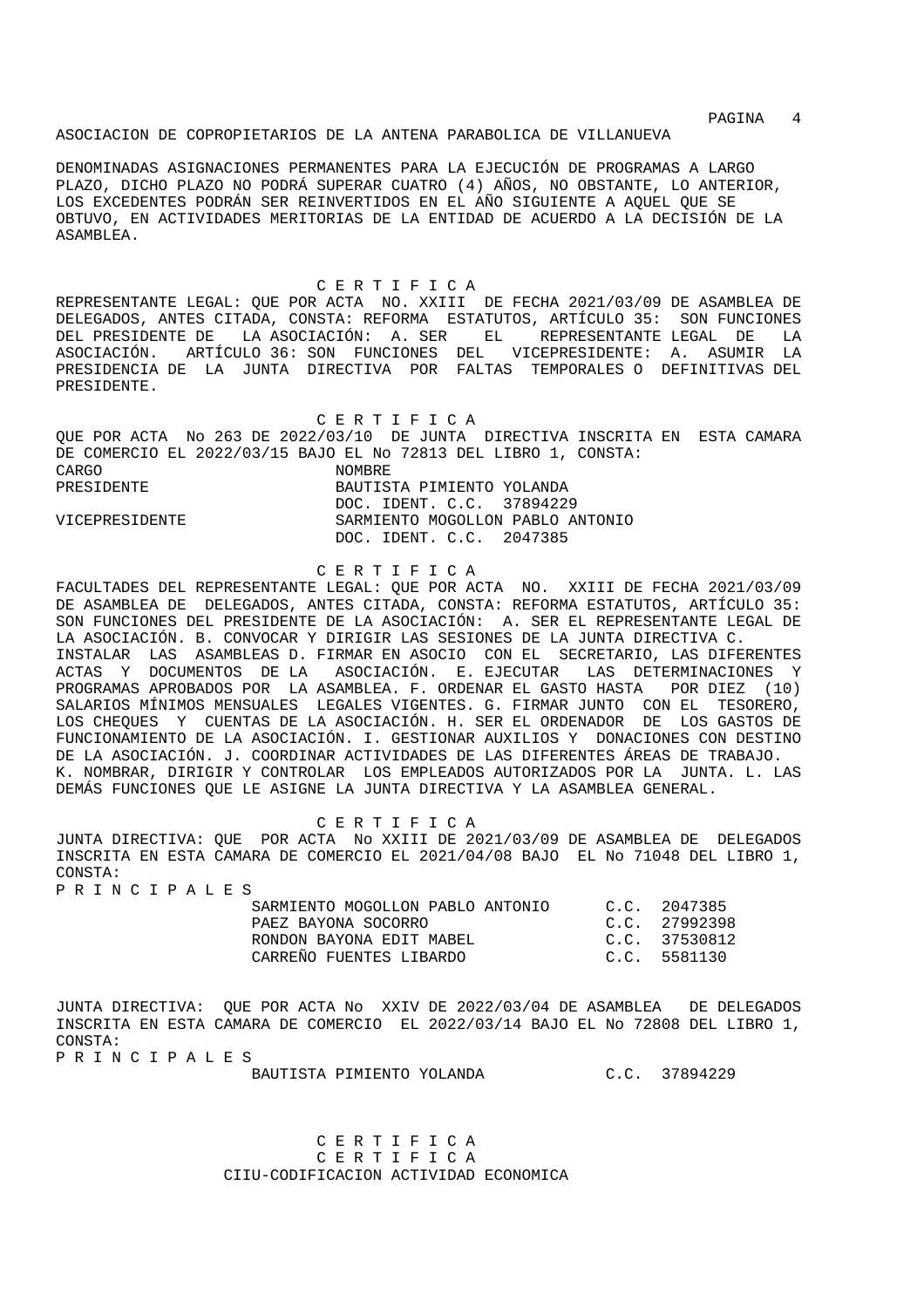ACTIVIDAD PRINCIPAL : 6020 ACTIVIDADES DE PROGRAMACIÓN Y TRANSMISIÓN DE TELEVISIÓN

C E R T I F I C A

QUE LA ENTIDAD SE ENCUENTRA SOMETIDA A LA INSPECCION, VIGILANCIA Y CONTROL DE LA SECRETARIA JURIDICA DE LA GOBERNACION DE SANTANDER EN CONSECUENCIA ESTA OBLIGADA A CUMPLIR CON LAS NORMAS QUE RIGEN ESTA CLASE DE ENTIDADES.

NO APARECE INSCRIPCION POSTERIOR DE DOCUMENTOS QUE MODIFIQUE LO ANTES ENUNCIADO

EXPEDIDO EN BUCARAMANGA, A 2022/03/16 08:05:33 - REFERENCIA OPERACION 10328320

-------------------------------------------------------------------------------- LOS ACTOS DE REGISTRO AQUÍ CERTIFICADOS QUEDAN EN FIRME DIEZ DÍAS HÁBILES | DESPUÉS DE LA FECHA DE INSCRIPCIÓN, SIEMPRE QUE, DENTRO DE DICHO TERMINO, NO| | SEAN OBJETO DE LOS RECURSOS DE REPOSICIÓN ANTE ESTA ENTIDAD, Y / O | DE APELACIÓN ANTE LA SUPERINTENDENCIA DE INDUSTRIA Y COMERCIO.

| | | PARA EFECTOS DEL CÓMPUTO DE LOS TÉRMINOS LOS SÁBADOS NO SON DÍAS HÁBILES EN | LA CÁMARA DE COMERCIO DE BUCARAMANGA. | |

EL PRESENTE CERTIFICADO NO CONSTITUYE CONCEPTOS FAVORABLES DE USO DE SUELO, | NORMAS SANITARIAS Y DE SEGURIDAD. | --------------------------------------------------------------------------------

--------------------------------------------------------------------------------

| I M P O R T A N T E | EL REGISTRO ANTE LAS CAMARAS DE COMERCIO NO CONSTITUYE APROBACION DE ESTATUTOS. (ART.636 CODIGO CIVIL). LA PERSONA JURIDICA DE QUE TRATA ESTE CERTIFICADO SE ENCUENTRA SUJETA A LA INSPECCION, VIGILANCIA Y CONTROL DE LAS AUTORIDADES QUE EJERCEN ESTA FUNCION, POR LO TANTO DEBERA PRESENTAR ANTE LA AUTORIDAD CORRESPONDIENTE | EL CERTIFICADO DE REGISTRO RESPECTIVO, EXPEDIDO POR LA CAMARA DE COMERCIO, | | DENTRO DE LOS 10 DIAS HABILES SIGUIENTES A LA FECHA DE INSCRIPCION, MAS EL | | TERMINO DE LA DISTANCIA CUANDO EL DOMICILIO DE LA PERSONA JURIDICA SIN ANIMO | | DE LUCRO QUE SE REGISTRA ES DIFERENTE AL DE LA CAMARA DE COMERCIO QUE LE | | CORRESPONDE. EN EL CASO DE REFORMAS ESTATUTARIAS ADEMAS SE ALLEGARA COPIA | DE LOS ESTATUTOS. | TODA AUTORIZACION, PERMISO, LICENCIA O RECONOCIMIENTO DE CARACTER OFICIAL, | SE TRAMITARA CON POSTERIORIDAD A LA INSCRIPCION DE LAS PERSONAS JURIDICAS SIN ANIMO DE LUCRO EN LA RESPECTIVA CAMARA DE COMERCIO.

--------------------------------------------------------------------------------